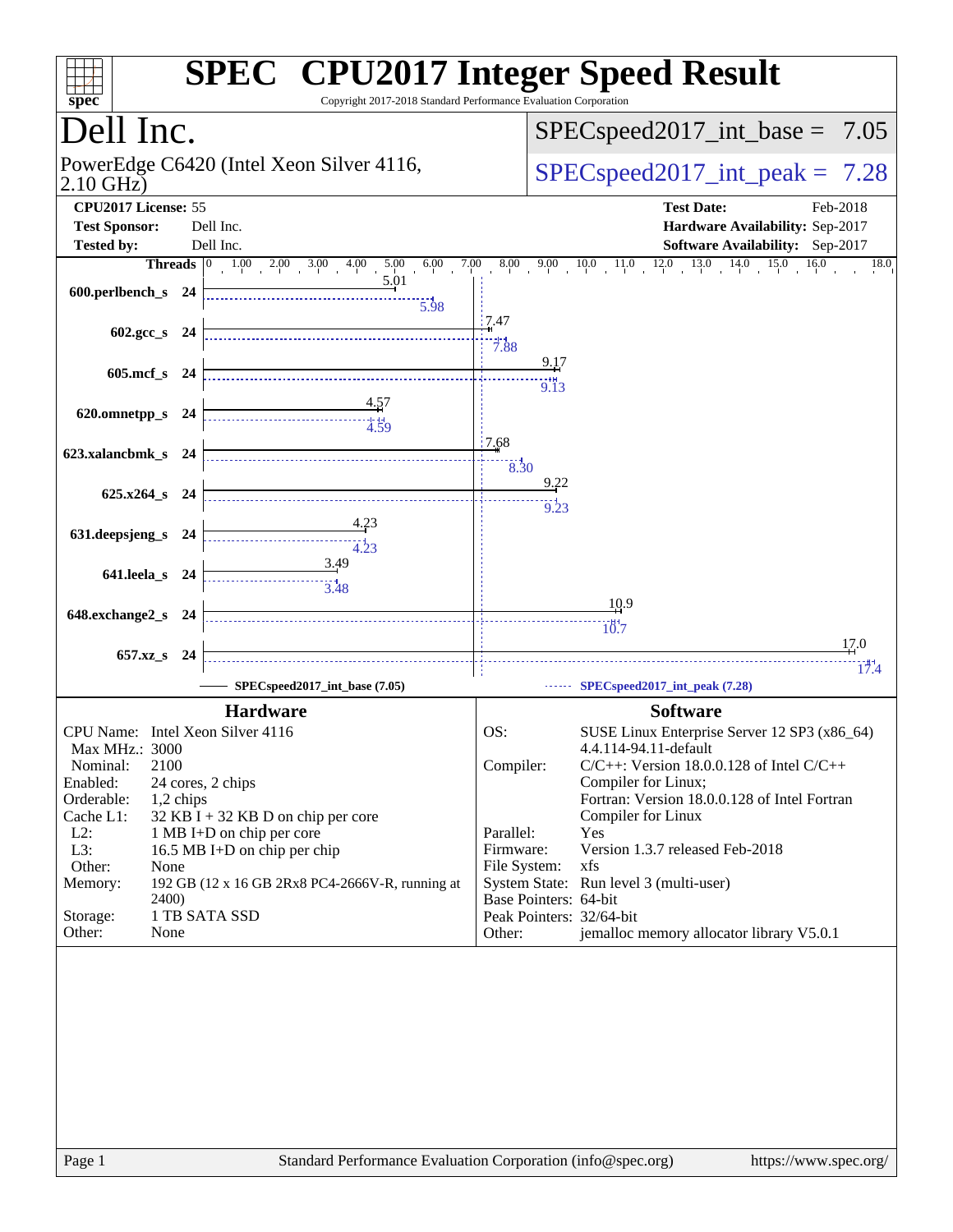

Copyright 2017-2018 Standard Performance Evaluation Corporation

## Dell Inc.

2.10 GHz) PowerEdge C6420 (Intel Xeon Silver 4116,  $\vert$  [SPECspeed2017\\_int\\_peak =](http://www.spec.org/auto/cpu2017/Docs/result-fields.html#SPECspeed2017intpeak) 7.28

 $SPECspeed2017\_int\_base = 7.05$ 

**[CPU2017 License:](http://www.spec.org/auto/cpu2017/Docs/result-fields.html#CPU2017License)** 55 **[Test Date:](http://www.spec.org/auto/cpu2017/Docs/result-fields.html#TestDate)** Feb-2018 **[Test Sponsor:](http://www.spec.org/auto/cpu2017/Docs/result-fields.html#TestSponsor)** Dell Inc. **[Hardware Availability:](http://www.spec.org/auto/cpu2017/Docs/result-fields.html#HardwareAvailability)** Sep-2017 **[Tested by:](http://www.spec.org/auto/cpu2017/Docs/result-fields.html#Testedby)** Dell Inc. **[Software Availability:](http://www.spec.org/auto/cpu2017/Docs/result-fields.html#SoftwareAvailability)** Sep-2017

#### **[Results Table](http://www.spec.org/auto/cpu2017/Docs/result-fields.html#ResultsTable)**

|                                     | <b>Base</b>    |                |       |                |       |                | <b>Peak</b> |                |                |              |                |              |                |              |
|-------------------------------------|----------------|----------------|-------|----------------|-------|----------------|-------------|----------------|----------------|--------------|----------------|--------------|----------------|--------------|
| <b>Benchmark</b>                    | <b>Threads</b> | <b>Seconds</b> | Ratio | <b>Seconds</b> | Ratio | <b>Seconds</b> | Ratio       | <b>Threads</b> | <b>Seconds</b> | <b>Ratio</b> | <b>Seconds</b> | <b>Ratio</b> | <b>Seconds</b> | <b>Ratio</b> |
| $600.$ perlbench $\mathsf{S}$       | 24             | 354            | 5.01  | 355            | 4.99  | 353            | 5.03        | 24             | 296            | 6.01         | 297            | 5.98         | 297            | 5.98         |
| $602 \text{.} \text{gcc}\text{.}$ s | 24             | 533            | 7.47  | 536            | 7.43  | 529            | 7.53        | 24             | 503            | 7.91         | 505            | 7.88         | 517            | 7.70         |
| $605$ .mcf s                        | 24             | 507            | 9.31  | 516            | 9.15  | 515            | 9.17        | 24             | 512            | 9.21         | 517            | 9.13         | 522            | 9.05         |
| 620.omnetpp_s                       | 24             | 359            | 4.55  | 357            | 4.57  | 349            | 4.67        | 24             | 355            | 4.59         | 373            | 4.38         | 346            | 4.72         |
| 623.xalancbmk s                     | 24             | 186            | 7.62  | 184            | 7.71  | 185            | 7.68        | 24             | 171            | 8.30         | 170            | 8.32         | 171            | 8.29         |
| 625.x264 s                          | 24             | 192            | 9.19  | 191            | 9.22  | 191            | 9.22        | 24             | 191            | 9.23         | 191            | 9.23         | 191            | 9.21         |
| 631.deepsjeng_s                     | 24             | 339            | 4.23  | 338            | 4.23  | 339            | 4.23        | 24             | 339            | 4.23         | 339            | 4.23         | 339            | 4.23         |
| 641.leela s                         | 24             | 489            | 3.49  | 488            | 3.49  | 489            | 3.49        | 24             | 490            | 3.49         | 490            | 3.48         | 490            | 3.48         |
| 648.exchange2_s                     | 24             | 270            | 10.9  | 273            | 10.8  | 270            | 10.9        | 24             | 271            | 10.9         | 274            | 10.7         | 276            | 10.6         |
| $657.xz$ <sub>S</sub>               | 24             | 364            | 17.0  | 363            | 17.0  | 367            | 16.9        | 24             | 353            | 17.5         | 355            | 17.4         | 356            | 17.3         |
| $SPEC speed2017$ int base =<br>7.05 |                |                |       |                |       |                |             |                |                |              |                |              |                |              |

**[SPECspeed2017\\_int\\_peak =](http://www.spec.org/auto/cpu2017/Docs/result-fields.html#SPECspeed2017intpeak) 7.28**

Results appear in the [order in which they were run.](http://www.spec.org/auto/cpu2017/Docs/result-fields.html#RunOrder) Bold underlined text [indicates a median measurement](http://www.spec.org/auto/cpu2017/Docs/result-fields.html#Median).

#### **[Operating System Notes](http://www.spec.org/auto/cpu2017/Docs/result-fields.html#OperatingSystemNotes)**

Stack size set to unlimited using "ulimit -s unlimited"

#### **[General Notes](http://www.spec.org/auto/cpu2017/Docs/result-fields.html#GeneralNotes)**

Environment variables set by runcpu before the start of the run: KMP\_AFFINITY = "granularity=fine,scatter" LD\_LIBRARY\_PATH = "/root/cpu2017/lib/ia32:/root/cpu2017/lib/intel64:/root/cpu2017/je5.0.1-32:/root/cpu2017/je5.0.1-64" OMP\_STACKSIZE = "192M"

 Binaries compiled on a system with 1x Intel Core i7-4790 CPU + 32GB RAM memory using Redhat Enterprise Linux 7.4 Yes: The test sponsor attests, as of date of publication, that CVE-2017-5754 (Meltdown) is mitigated in the system as tested and documented. Yes: The test sponsor attests, as of date of publication, that CVE-2017-5753 (Spectre variant 1) is mitigated in the system as tested and documented. Yes: The test sponsor attests, as of date of publication, that CVE-2017-5715 (Spectre variant 2) is mitigated in the system as tested and documented. jemalloc: configured and built at default for 32bit (i686) and 64bit (x86\_64) targets; jemalloc: built with the RedHat Enterprise 7.4, and the system compiler gcc 4.8.5; jemalloc: sources available via jemalloc.net Transparent Huge Pages enabled by default Prior to runcpu invocation Filesystem page cache synced and cleared with: sync; echo 3> /proc/sys/vm/drop\_caches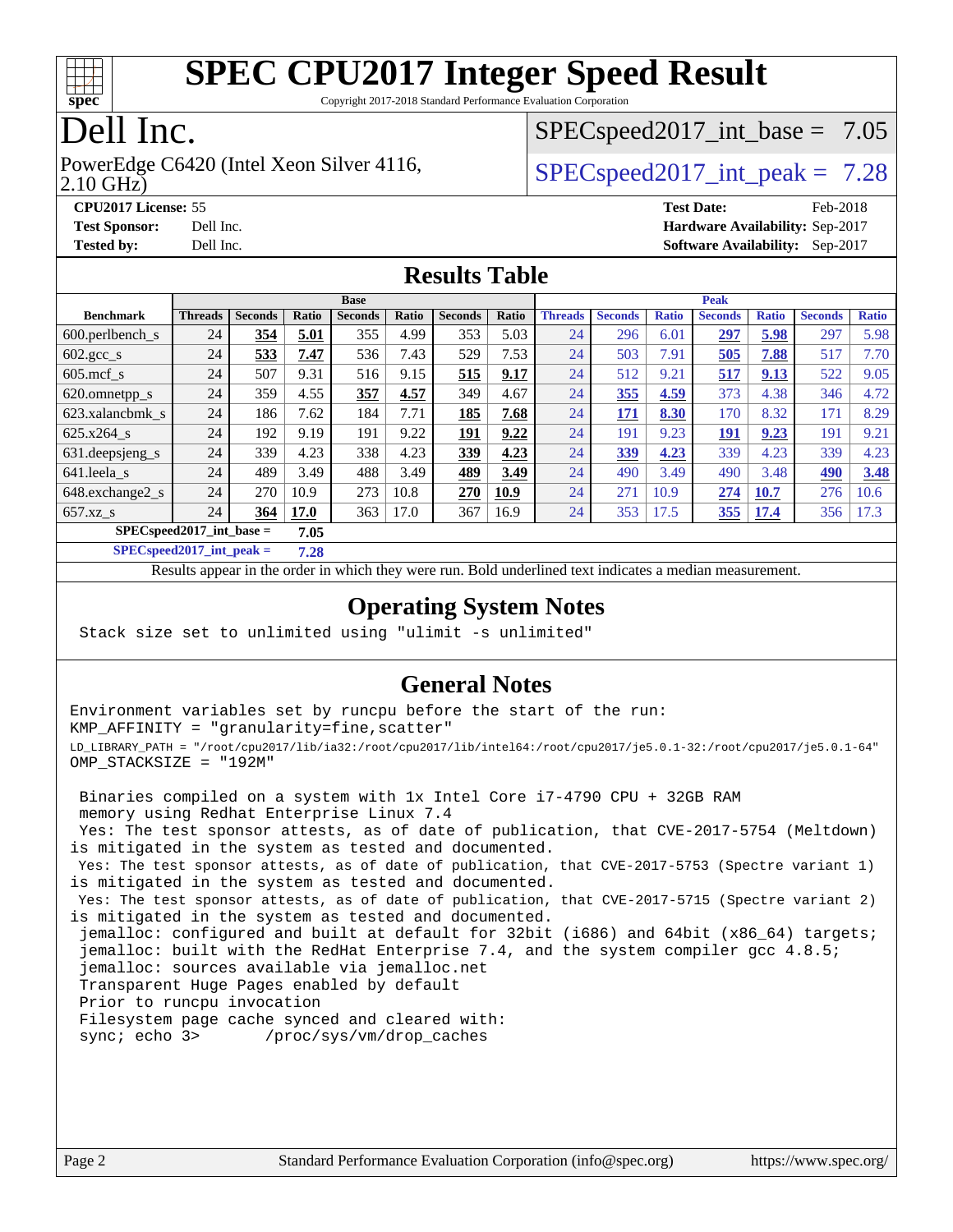

Copyright 2017-2018 Standard Performance Evaluation Corporation

## Dell Inc.

2.10 GHz) PowerEdge C6420 (Intel Xeon Silver 4116,  $\vert$  [SPECspeed2017\\_int\\_peak =](http://www.spec.org/auto/cpu2017/Docs/result-fields.html#SPECspeed2017intpeak) 7.28

 $SPECspeed2017\_int\_base = 7.05$ 

**[CPU2017 License:](http://www.spec.org/auto/cpu2017/Docs/result-fields.html#CPU2017License)** 55 **[Test Date:](http://www.spec.org/auto/cpu2017/Docs/result-fields.html#TestDate)** Feb-2018 **[Test Sponsor:](http://www.spec.org/auto/cpu2017/Docs/result-fields.html#TestSponsor)** Dell Inc. **[Hardware Availability:](http://www.spec.org/auto/cpu2017/Docs/result-fields.html#HardwareAvailability)** Sep-2017 **[Tested by:](http://www.spec.org/auto/cpu2017/Docs/result-fields.html#Testedby)** Dell Inc. **[Software Availability:](http://www.spec.org/auto/cpu2017/Docs/result-fields.html#SoftwareAvailability)** Sep-2017

#### **[Platform Notes](http://www.spec.org/auto/cpu2017/Docs/result-fields.html#PlatformNotes)**

Page 3 Standard Performance Evaluation Corporation [\(info@spec.org\)](mailto:info@spec.org) <https://www.spec.org/> BIOS settings: Sub NUMA Cluster disabled Virtualization Technology disabled System Profile set to Custom CPU Performance set to Maximum Performance C States set to Autonomous C1EE disabled Uncore Frequency set to Dynamic Energy Efficiency Policy set to Performance Memory Patrol Scrub disabled Logical Processor disabled CPU Interconnect Bus Link Power Management disabled PCI ASPM L1 Link Power Management disabled Sysinfo program /root/cpu2017/bin/sysinfo Rev: r5797 of 2017-06-14 96c45e4568ad54c135fd618bcc091c0f running on linux-jfqv Mon Feb 26 14:46:19 2018 SUT (System Under Test) info as seen by some common utilities. For more information on this section, see <https://www.spec.org/cpu2017/Docs/config.html#sysinfo> From /proc/cpuinfo model name : Intel(R) Xeon(R) Silver 4116 CPU @ 2.10GHz 2 "physical id"s (chips) 24 "processors" cores, siblings (Caution: counting these is hw and system dependent. The following excerpts from /proc/cpuinfo might not be reliable. Use with caution.) cpu cores : 12 siblings : 12 physical 0: cores 0 1 2 3 4 5 8 9 10 11 12 13 physical 1: cores 0 1 2 3 4 5 8 9 10 11 12 13 From lscpu: Architecture: x86\_64 CPU op-mode(s): 32-bit, 64-bit Byte Order: Little Endian  $CPU(s):$  24 On-line CPU(s) list: 0-23 Thread(s) per core: 1 Core(s) per socket: 12 Socket(s): 2 NUMA node(s): 2 Vendor ID: GenuineIntel CPU family: 6 Model: 85 Model name:  $Intel(R)$  Xeon(R) Silver 4116 CPU @ 2.10GHz Stepping: 4 **(Continued on next page)**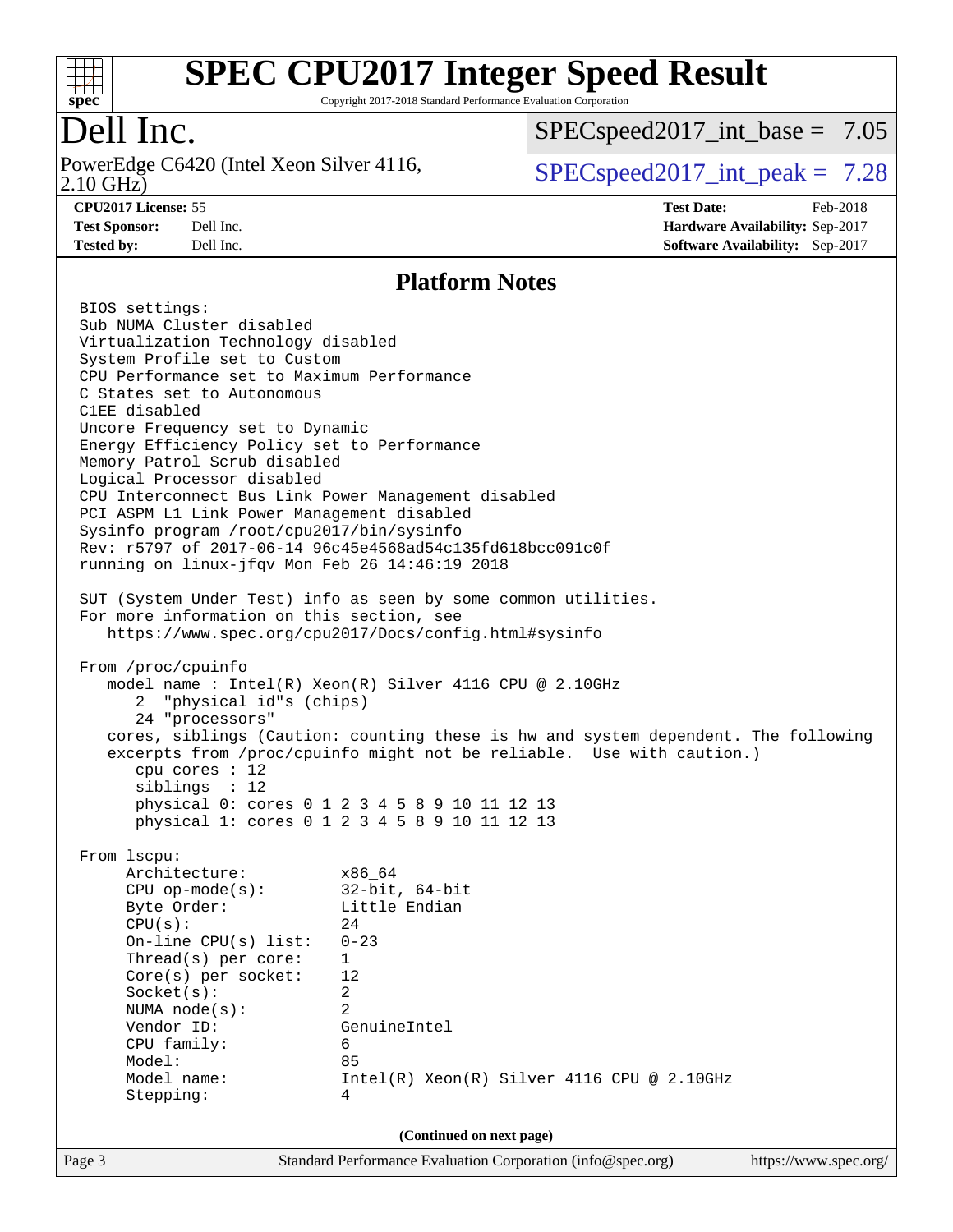

Copyright 2017-2018 Standard Performance Evaluation Corporation

## Dell Inc.

2.10 GHz) PowerEdge C6420 (Intel Xeon Silver 4116,  $\vert$  [SPECspeed2017\\_int\\_peak =](http://www.spec.org/auto/cpu2017/Docs/result-fields.html#SPECspeed2017intpeak) 7.28

 $SPECspeed2017\_int\_base = 7.05$ 

**[CPU2017 License:](http://www.spec.org/auto/cpu2017/Docs/result-fields.html#CPU2017License)** 55 **[Test Date:](http://www.spec.org/auto/cpu2017/Docs/result-fields.html#TestDate)** Feb-2018 **[Test Sponsor:](http://www.spec.org/auto/cpu2017/Docs/result-fields.html#TestSponsor)** Dell Inc. **[Hardware Availability:](http://www.spec.org/auto/cpu2017/Docs/result-fields.html#HardwareAvailability)** Sep-2017 **[Tested by:](http://www.spec.org/auto/cpu2017/Docs/result-fields.html#Testedby)** Dell Inc. **[Software Availability:](http://www.spec.org/auto/cpu2017/Docs/result-fields.html#SoftwareAvailability)** Sep-2017

#### **[Platform Notes \(Continued\)](http://www.spec.org/auto/cpu2017/Docs/result-fields.html#PlatformNotes)**

 CPU MHz: 2095.070 BogoMIPS: 4190.14 Virtualization: VT-x L1d cache: 32K L1i cache: 32K L2 cache: 1024K L3 cache: 16896K NUMA node0 CPU(s): 0,2,4,6,8,10,12,14,16,18,20,22 NUMA node1 CPU(s): 1,3,5,7,9,11,13,15,17,19,21,23 Flags: fpu vme de pse tsc msr pae mce cx8 apic sep mtrr pge mca cmov pat pse36 clflush dts acpi mmx fxsr sse sse2 ss ht tm pbe syscall nx pdpe1gb rdtscp lm constant\_tsc art arch\_perfmon pebs bts rep\_good nopl xtopology nonstop\_tsc aperfmperf eagerfpu pni pclmulqdq dtes64 monitor ds\_cpl vmx smx est tm2 ssse3 sdbg fma cx16 xtpr pdcm pcid dca sse4\_1 sse4\_2 x2apic movbe popcnt tsc\_deadline\_timer aes xsave avx f16c rdrand lahf\_lm abm 3dnowprefetch ida arat epb invpcid\_single pln pts dtherm intel\_pt rsb\_ctxsw spec\_ctrl retpoline kaiser tpr\_shadow vnmi flexpriority ept vpid fsgsbase tsc\_adjust bmi1 hle avx2 smep bmi2 erms invpcid rtm cqm mpx avx512f avx512dq rdseed adx smap clflushopt clwb avx512cd avx512bw avx512vl xsaveopt xsavec xgetbv1 cqm\_llc cqm\_occup\_llc pku ospke /proc/cpuinfo cache data cache size : 16896 KB From numactl --hardware WARNING: a numactl 'node' might or might not correspond to a physical chip. available: 2 nodes (0-1) node 0 cpus: 0 2 4 6 8 10 12 14 16 18 20 22 node 0 size: 95354 MB node 0 free: 94995 MB node 1 cpus: 1 3 5 7 9 11 13 15 17 19 21 23 node 1 size: 96749 MB node 1 free: 96400 MB node distances: node 0 1 0: 10 21 1: 21 10 From /proc/meminfo MemTotal: 196714276 kB HugePages\_Total: 0 Hugepagesize: 2048 kB From /etc/\*release\* /etc/\*version\* SuSE-release: SUSE Linux Enterprise Server 12 (x86\_64) VERSION = 12 PATCHLEVEL = 3 **(Continued on next page)**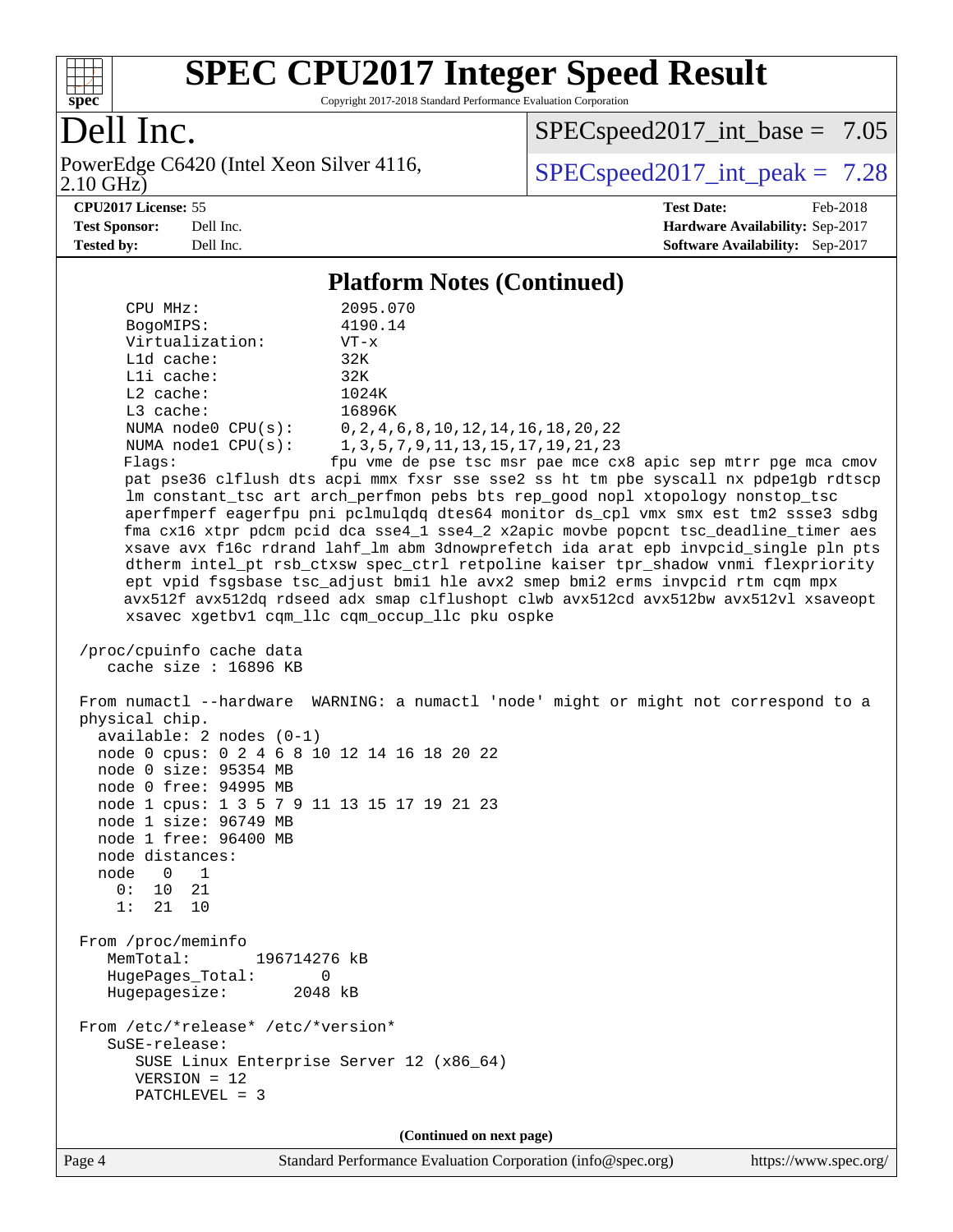

Copyright 2017-2018 Standard Performance Evaluation Corporation

#### Dell Inc.

2.10 GHz) PowerEdge C6420 (Intel Xeon Silver 4116,  $\vert$  [SPECspeed2017\\_int\\_peak =](http://www.spec.org/auto/cpu2017/Docs/result-fields.html#SPECspeed2017intpeak) 7.28

 $SPECspeed2017\_int\_base = 7.05$ 

**[CPU2017 License:](http://www.spec.org/auto/cpu2017/Docs/result-fields.html#CPU2017License)** 55 **[Test Date:](http://www.spec.org/auto/cpu2017/Docs/result-fields.html#TestDate)** Feb-2018 **[Test Sponsor:](http://www.spec.org/auto/cpu2017/Docs/result-fields.html#TestSponsor)** Dell Inc. **[Hardware Availability:](http://www.spec.org/auto/cpu2017/Docs/result-fields.html#HardwareAvailability)** Sep-2017 **[Tested by:](http://www.spec.org/auto/cpu2017/Docs/result-fields.html#Testedby)** Dell Inc. **[Software Availability:](http://www.spec.org/auto/cpu2017/Docs/result-fields.html#SoftwareAvailability)** Sep-2017

#### **[Platform Notes \(Continued\)](http://www.spec.org/auto/cpu2017/Docs/result-fields.html#PlatformNotes)**

Page 5 Standard Performance Evaluation Corporation [\(info@spec.org\)](mailto:info@spec.org) <https://www.spec.org/> # This file is deprecated and will be removed in a future service pack or release. # Please check /etc/os-release for details about this release. os-release: NAME="SLES" VERSION="12-SP3" VERSION\_ID="12.3" PRETTY\_NAME="SUSE Linux Enterprise Server 12 SP3" ID="sles" ANSI\_COLOR="0;32" CPE\_NAME="cpe:/o:suse:sles:12:sp3" uname -a: Linux linux-jfqv 4.4.114-94.11-default #1 SMP Thu Feb 1 19:28:26 UTC 2018 (4309ff9) x86\_64 x86\_64 x86\_64 GNU/Linux run-level 3 Feb 26 14:45 SPEC is set to: /root/cpu2017 Filesystem Type Size Used Avail Use% Mounted on /dev/sda2 xfs 928G 25G 903G 3% / Additional information from dmidecode follows. WARNING: Use caution when you interpret this section. The 'dmidecode' program reads system data which is "intended to allow hardware to be accurately determined", but the intent may not be met, as there are frequent changes to hardware, firmware, and the "DMTF SMBIOS" standard. BIOS Dell Inc. 1.3.7 02/09/2018 Memory: 12x 00CE063200CE M393A2K43BB1-CTD 16 GB 2 rank 2666, configured at 2400 4x Not Specified Not Specified (End of data from sysinfo program) **[Compiler Version Notes](http://www.spec.org/auto/cpu2017/Docs/result-fields.html#CompilerVersionNotes)** ============================================================================== CC 600.perlbench\_s(base) 602.gcc\_s(base) 605.mcf\_s(base) 625.x264\_s(base, peak) 657.xz\_s(base) ----------------------------------------------------------------------------- icc (ICC) 18.0.0 20170811 Copyright (C) 1985-2017 Intel Corporation. All rights reserved. ------------------------------------------------------------------------------ ============================================================================== CC 600.perlbench\_s(peak) 602.gcc\_s(peak) 605.mcf\_s(peak) 657.xz\_s(peak) ----------------------------------------------------------------------------- icc (ICC) 18.0.0 20170811 **(Continued on next page)**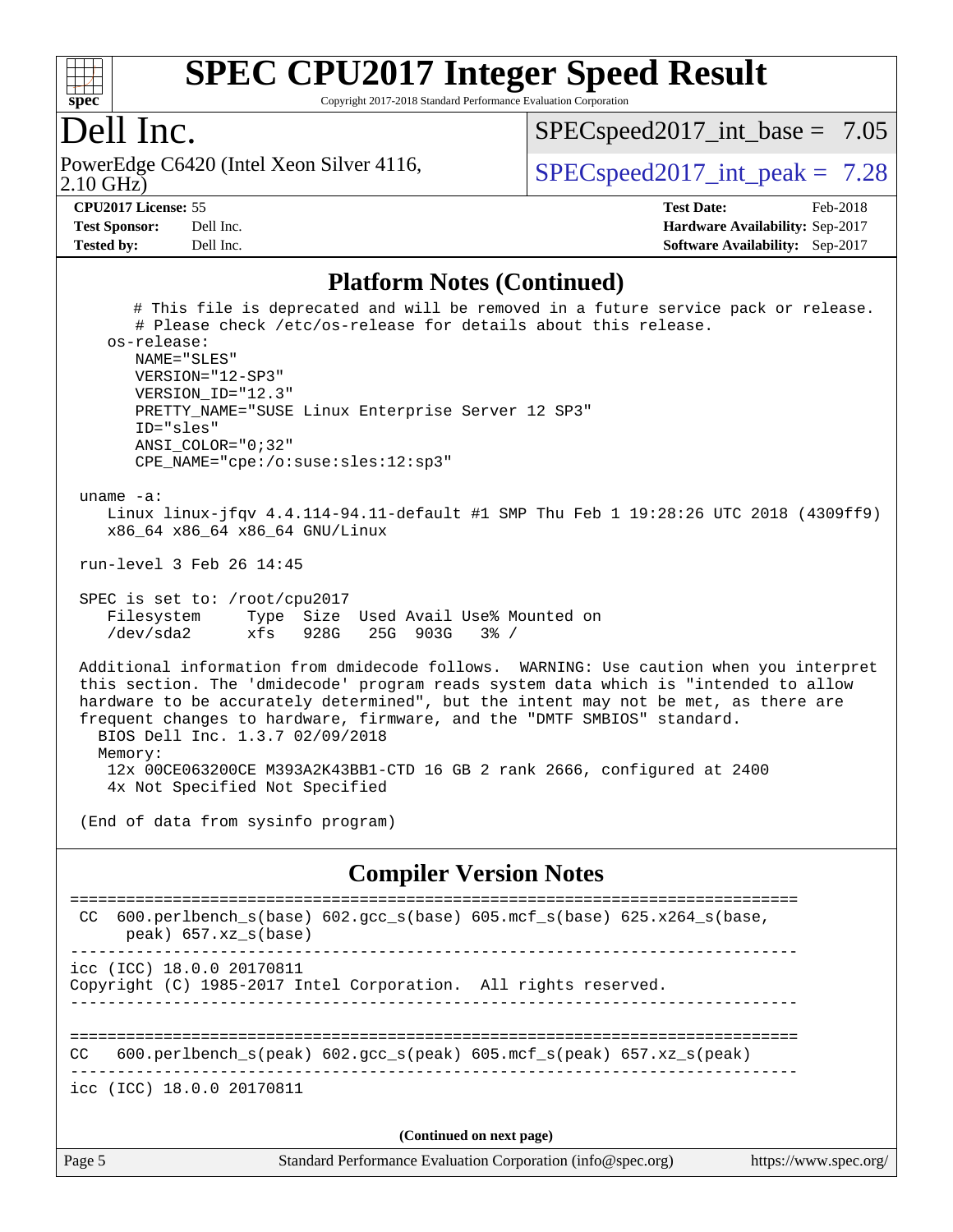

Copyright 2017-2018 Standard Performance Evaluation Corporation

#### Dell Inc.

2.10 GHz) PowerEdge C6420 (Intel Xeon Silver 4116,  $\text{SPEC speed2017\_int\_peak} = 7.28$ 

[SPECspeed2017\\_int\\_base =](http://www.spec.org/auto/cpu2017/Docs/result-fields.html#SPECspeed2017intbase) 7.05

| <b>Test Sponsor:</b> | Dell Inc |
|----------------------|----------|
| <b>Tested by:</b>    | Dell Inc |

**[CPU2017 License:](http://www.spec.org/auto/cpu2017/Docs/result-fields.html#CPU2017License)** 55 **[Test Date:](http://www.spec.org/auto/cpu2017/Docs/result-fields.html#TestDate)** Feb-2018 **[Hardware Availability:](http://www.spec.org/auto/cpu2017/Docs/result-fields.html#HardwareAvailability)** Sep-2017 **[Software Availability:](http://www.spec.org/auto/cpu2017/Docs/result-fields.html#SoftwareAvailability)** Sep-2017

#### **[Compiler Version Notes \(Continued\)](http://www.spec.org/auto/cpu2017/Docs/result-fields.html#CompilerVersionNotes)**

| Copyright (C) 1985-2017 Intel Corporation. All rights reserved.                                                            |
|----------------------------------------------------------------------------------------------------------------------------|
| CXXC 620.omnetpp $s(base)$ 623.xalancbmk $s(base)$ 631.deepsjeng $s(base)$                                                 |
| 641.leela_s(base)                                                                                                          |
| icpc (ICC) 18.0.0 20170811<br>Copyright (C) 1985-2017 Intel Corporation. All rights reserved.                              |
| CXXC 620.omnetpp $s(\text{peak})$ 623.xalancbmk $s(\text{peak})$ 631.deepsjeng $s(\text{peak})$<br>$641.$ leela $s$ (peak) |
| icpc (ICC) 18.0.0 20170811<br>Copyright (C) 1985-2017 Intel Corporation. All rights reserved.                              |
| 648.exchange2 s(base, peak)<br>FC.                                                                                         |
| ifort (IFORT) 18.0.0 20170811<br>Copyright (C) 1985-2017 Intel Corporation. All rights reserved.                           |

#### **[Base Compiler Invocation](http://www.spec.org/auto/cpu2017/Docs/result-fields.html#BaseCompilerInvocation)**

[C benchmarks](http://www.spec.org/auto/cpu2017/Docs/result-fields.html#Cbenchmarks): [icc](http://www.spec.org/cpu2017/results/res2018q1/cpu2017-20180305-03817.flags.html#user_CCbase_intel_icc_18.0_66fc1ee009f7361af1fbd72ca7dcefbb700085f36577c54f309893dd4ec40d12360134090235512931783d35fd58c0460139e722d5067c5574d8eaf2b3e37e92)

| $C_{++}$ benchmarks: |
|----------------------|
| icpc                 |

[Fortran benchmarks](http://www.spec.org/auto/cpu2017/Docs/result-fields.html#Fortranbenchmarks): [ifort](http://www.spec.org/cpu2017/results/res2018q1/cpu2017-20180305-03817.flags.html#user_FCbase_intel_ifort_18.0_8111460550e3ca792625aed983ce982f94888b8b503583aa7ba2b8303487b4d8a21a13e7191a45c5fd58ff318f48f9492884d4413fa793fd88dd292cad7027ca)

## **[Base Portability Flags](http://www.spec.org/auto/cpu2017/Docs/result-fields.html#BasePortabilityFlags)**

 600.perlbench\_s: [-DSPEC\\_LP64](http://www.spec.org/cpu2017/results/res2018q1/cpu2017-20180305-03817.flags.html#b600.perlbench_s_basePORTABILITY_DSPEC_LP64) [-DSPEC\\_LINUX\\_X64](http://www.spec.org/cpu2017/results/res2018q1/cpu2017-20180305-03817.flags.html#b600.perlbench_s_baseCPORTABILITY_DSPEC_LINUX_X64) 602.gcc\_s: [-DSPEC\\_LP64](http://www.spec.org/cpu2017/results/res2018q1/cpu2017-20180305-03817.flags.html#suite_basePORTABILITY602_gcc_s_DSPEC_LP64) 605.mcf\_s: [-DSPEC\\_LP64](http://www.spec.org/cpu2017/results/res2018q1/cpu2017-20180305-03817.flags.html#suite_basePORTABILITY605_mcf_s_DSPEC_LP64) 620.omnetpp\_s: [-DSPEC\\_LP64](http://www.spec.org/cpu2017/results/res2018q1/cpu2017-20180305-03817.flags.html#suite_basePORTABILITY620_omnetpp_s_DSPEC_LP64)

**(Continued on next page)**

Page 6 Standard Performance Evaluation Corporation [\(info@spec.org\)](mailto:info@spec.org) <https://www.spec.org/>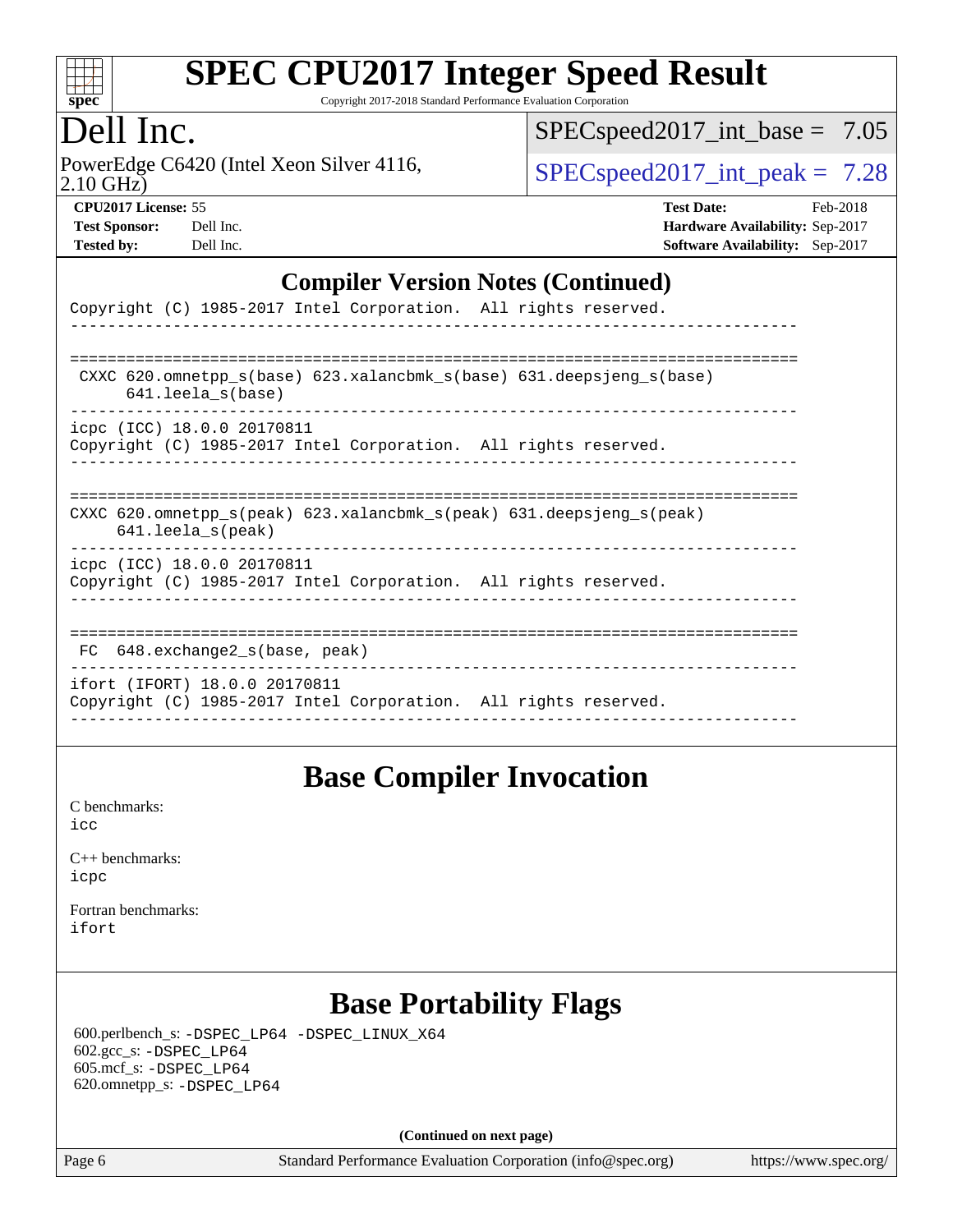

Copyright 2017-2018 Standard Performance Evaluation Corporation

## Dell Inc.

2.10 GHz) PowerEdge C6420 (Intel Xeon Silver 4116,  $\vert$  [SPECspeed2017\\_int\\_peak =](http://www.spec.org/auto/cpu2017/Docs/result-fields.html#SPECspeed2017intpeak) 7.28

 $SPECspeed2017\_int\_base = 7.05$ 

**[CPU2017 License:](http://www.spec.org/auto/cpu2017/Docs/result-fields.html#CPU2017License)** 55 **[Test Date:](http://www.spec.org/auto/cpu2017/Docs/result-fields.html#TestDate)** Feb-2018 **[Test Sponsor:](http://www.spec.org/auto/cpu2017/Docs/result-fields.html#TestSponsor)** Dell Inc. **[Hardware Availability:](http://www.spec.org/auto/cpu2017/Docs/result-fields.html#HardwareAvailability)** Sep-2017 **[Tested by:](http://www.spec.org/auto/cpu2017/Docs/result-fields.html#Testedby)** Dell Inc. **[Software Availability:](http://www.spec.org/auto/cpu2017/Docs/result-fields.html#SoftwareAvailability)** Sep-2017

## **[Base Portability Flags \(Continued\)](http://www.spec.org/auto/cpu2017/Docs/result-fields.html#BasePortabilityFlags)**

 623.xalancbmk\_s: [-DSPEC\\_LP64](http://www.spec.org/cpu2017/results/res2018q1/cpu2017-20180305-03817.flags.html#suite_basePORTABILITY623_xalancbmk_s_DSPEC_LP64) [-DSPEC\\_LINUX](http://www.spec.org/cpu2017/results/res2018q1/cpu2017-20180305-03817.flags.html#b623.xalancbmk_s_baseCXXPORTABILITY_DSPEC_LINUX) 625.x264\_s: [-DSPEC\\_LP64](http://www.spec.org/cpu2017/results/res2018q1/cpu2017-20180305-03817.flags.html#suite_basePORTABILITY625_x264_s_DSPEC_LP64) 631.deepsjeng\_s: [-DSPEC\\_LP64](http://www.spec.org/cpu2017/results/res2018q1/cpu2017-20180305-03817.flags.html#suite_basePORTABILITY631_deepsjeng_s_DSPEC_LP64) 641.leela\_s: [-DSPEC\\_LP64](http://www.spec.org/cpu2017/results/res2018q1/cpu2017-20180305-03817.flags.html#suite_basePORTABILITY641_leela_s_DSPEC_LP64) 648.exchange2\_s: [-DSPEC\\_LP64](http://www.spec.org/cpu2017/results/res2018q1/cpu2017-20180305-03817.flags.html#suite_basePORTABILITY648_exchange2_s_DSPEC_LP64) 657.xz\_s: [-DSPEC\\_LP64](http://www.spec.org/cpu2017/results/res2018q1/cpu2017-20180305-03817.flags.html#suite_basePORTABILITY657_xz_s_DSPEC_LP64)

**[Base Optimization Flags](http://www.spec.org/auto/cpu2017/Docs/result-fields.html#BaseOptimizationFlags)**

#### [C benchmarks](http://www.spec.org/auto/cpu2017/Docs/result-fields.html#Cbenchmarks):

[-Wl,-z,muldefs](http://www.spec.org/cpu2017/results/res2018q1/cpu2017-20180305-03817.flags.html#user_CCbase_link_force_multiple1_b4cbdb97b34bdee9ceefcfe54f4c8ea74255f0b02a4b23e853cdb0e18eb4525ac79b5a88067c842dd0ee6996c24547a27a4b99331201badda8798ef8a743f577) [-xCORE-AVX2](http://www.spec.org/cpu2017/results/res2018q1/cpu2017-20180305-03817.flags.html#user_CCbase_f-xCORE-AVX2) [-ipo](http://www.spec.org/cpu2017/results/res2018q1/cpu2017-20180305-03817.flags.html#user_CCbase_f-ipo) [-O3](http://www.spec.org/cpu2017/results/res2018q1/cpu2017-20180305-03817.flags.html#user_CCbase_f-O3) [-no-prec-div](http://www.spec.org/cpu2017/results/res2018q1/cpu2017-20180305-03817.flags.html#user_CCbase_f-no-prec-div) [-qopt-mem-layout-trans=3](http://www.spec.org/cpu2017/results/res2018q1/cpu2017-20180305-03817.flags.html#user_CCbase_f-qopt-mem-layout-trans_de80db37974c74b1f0e20d883f0b675c88c3b01e9d123adea9b28688d64333345fb62bc4a798493513fdb68f60282f9a726aa07f478b2f7113531aecce732043) [-qopenmp](http://www.spec.org/cpu2017/results/res2018q1/cpu2017-20180305-03817.flags.html#user_CCbase_qopenmp_16be0c44f24f464004c6784a7acb94aca937f053568ce72f94b139a11c7c168634a55f6653758ddd83bcf7b8463e8028bb0b48b77bcddc6b78d5d95bb1df2967) [-DSPEC\\_OPENMP](http://www.spec.org/cpu2017/results/res2018q1/cpu2017-20180305-03817.flags.html#suite_CCbase_DSPEC_OPENMP) [-L/usr/local/je5.0.1-64/lib](http://www.spec.org/cpu2017/results/res2018q1/cpu2017-20180305-03817.flags.html#user_CCbase_jemalloc_link_path64_4b10a636b7bce113509b17f3bd0d6226c5fb2346b9178c2d0232c14f04ab830f976640479e5c33dc2bcbbdad86ecfb6634cbbd4418746f06f368b512fced5394) [-ljemalloc](http://www.spec.org/cpu2017/results/res2018q1/cpu2017-20180305-03817.flags.html#user_CCbase_jemalloc_link_lib_d1249b907c500fa1c0672f44f562e3d0f79738ae9e3c4a9c376d49f265a04b9c99b167ecedbf6711b3085be911c67ff61f150a17b3472be731631ba4d0471706)

[C++ benchmarks:](http://www.spec.org/auto/cpu2017/Docs/result-fields.html#CXXbenchmarks)

[-Wl,-z,muldefs](http://www.spec.org/cpu2017/results/res2018q1/cpu2017-20180305-03817.flags.html#user_CXXbase_link_force_multiple1_b4cbdb97b34bdee9ceefcfe54f4c8ea74255f0b02a4b23e853cdb0e18eb4525ac79b5a88067c842dd0ee6996c24547a27a4b99331201badda8798ef8a743f577) [-xCORE-AVX2](http://www.spec.org/cpu2017/results/res2018q1/cpu2017-20180305-03817.flags.html#user_CXXbase_f-xCORE-AVX2) [-ipo](http://www.spec.org/cpu2017/results/res2018q1/cpu2017-20180305-03817.flags.html#user_CXXbase_f-ipo) [-O3](http://www.spec.org/cpu2017/results/res2018q1/cpu2017-20180305-03817.flags.html#user_CXXbase_f-O3) [-no-prec-div](http://www.spec.org/cpu2017/results/res2018q1/cpu2017-20180305-03817.flags.html#user_CXXbase_f-no-prec-div) [-qopt-mem-layout-trans=3](http://www.spec.org/cpu2017/results/res2018q1/cpu2017-20180305-03817.flags.html#user_CXXbase_f-qopt-mem-layout-trans_de80db37974c74b1f0e20d883f0b675c88c3b01e9d123adea9b28688d64333345fb62bc4a798493513fdb68f60282f9a726aa07f478b2f7113531aecce732043) [-L/usr/local/je5.0.1-64/lib](http://www.spec.org/cpu2017/results/res2018q1/cpu2017-20180305-03817.flags.html#user_CXXbase_jemalloc_link_path64_4b10a636b7bce113509b17f3bd0d6226c5fb2346b9178c2d0232c14f04ab830f976640479e5c33dc2bcbbdad86ecfb6634cbbd4418746f06f368b512fced5394) [-ljemalloc](http://www.spec.org/cpu2017/results/res2018q1/cpu2017-20180305-03817.flags.html#user_CXXbase_jemalloc_link_lib_d1249b907c500fa1c0672f44f562e3d0f79738ae9e3c4a9c376d49f265a04b9c99b167ecedbf6711b3085be911c67ff61f150a17b3472be731631ba4d0471706)

[Fortran benchmarks](http://www.spec.org/auto/cpu2017/Docs/result-fields.html#Fortranbenchmarks):

[-Wl,-z,muldefs](http://www.spec.org/cpu2017/results/res2018q1/cpu2017-20180305-03817.flags.html#user_FCbase_link_force_multiple1_b4cbdb97b34bdee9ceefcfe54f4c8ea74255f0b02a4b23e853cdb0e18eb4525ac79b5a88067c842dd0ee6996c24547a27a4b99331201badda8798ef8a743f577) [-xCORE-AVX2](http://www.spec.org/cpu2017/results/res2018q1/cpu2017-20180305-03817.flags.html#user_FCbase_f-xCORE-AVX2) [-ipo](http://www.spec.org/cpu2017/results/res2018q1/cpu2017-20180305-03817.flags.html#user_FCbase_f-ipo) [-O3](http://www.spec.org/cpu2017/results/res2018q1/cpu2017-20180305-03817.flags.html#user_FCbase_f-O3) [-no-prec-div](http://www.spec.org/cpu2017/results/res2018q1/cpu2017-20180305-03817.flags.html#user_FCbase_f-no-prec-div) [-qopt-mem-layout-trans=3](http://www.spec.org/cpu2017/results/res2018q1/cpu2017-20180305-03817.flags.html#user_FCbase_f-qopt-mem-layout-trans_de80db37974c74b1f0e20d883f0b675c88c3b01e9d123adea9b28688d64333345fb62bc4a798493513fdb68f60282f9a726aa07f478b2f7113531aecce732043) [-nostandard-realloc-lhs](http://www.spec.org/cpu2017/results/res2018q1/cpu2017-20180305-03817.flags.html#user_FCbase_f_2003_std_realloc_82b4557e90729c0f113870c07e44d33d6f5a304b4f63d4c15d2d0f1fab99f5daaed73bdb9275d9ae411527f28b936061aa8b9c8f2d63842963b95c9dd6426b8a) [-align array32byte](http://www.spec.org/cpu2017/results/res2018q1/cpu2017-20180305-03817.flags.html#user_FCbase_align_array32byte_b982fe038af199962ba9a80c053b8342c548c85b40b8e86eb3cc33dee0d7986a4af373ac2d51c3f7cf710a18d62fdce2948f201cd044323541f22fc0fffc51b6) [-L/usr/local/je5.0.1-64/lib](http://www.spec.org/cpu2017/results/res2018q1/cpu2017-20180305-03817.flags.html#user_FCbase_jemalloc_link_path64_4b10a636b7bce113509b17f3bd0d6226c5fb2346b9178c2d0232c14f04ab830f976640479e5c33dc2bcbbdad86ecfb6634cbbd4418746f06f368b512fced5394) [-ljemalloc](http://www.spec.org/cpu2017/results/res2018q1/cpu2017-20180305-03817.flags.html#user_FCbase_jemalloc_link_lib_d1249b907c500fa1c0672f44f562e3d0f79738ae9e3c4a9c376d49f265a04b9c99b167ecedbf6711b3085be911c67ff61f150a17b3472be731631ba4d0471706)

#### **[Base Other Flags](http://www.spec.org/auto/cpu2017/Docs/result-fields.html#BaseOtherFlags)**

[C benchmarks](http://www.spec.org/auto/cpu2017/Docs/result-fields.html#Cbenchmarks):  $-m64 - std = c11$  $-m64 - std = c11$ 

[C++ benchmarks:](http://www.spec.org/auto/cpu2017/Docs/result-fields.html#CXXbenchmarks) [-m64](http://www.spec.org/cpu2017/results/res2018q1/cpu2017-20180305-03817.flags.html#user_CXXbase_intel_intel64_18.0_af43caccfc8ded86e7699f2159af6efc7655f51387b94da716254467f3c01020a5059329e2569e4053f409e7c9202a7efc638f7a6d1ffb3f52dea4a3e31d82ab)

[Fortran benchmarks](http://www.spec.org/auto/cpu2017/Docs/result-fields.html#Fortranbenchmarks): [-m64](http://www.spec.org/cpu2017/results/res2018q1/cpu2017-20180305-03817.flags.html#user_FCbase_intel_intel64_18.0_af43caccfc8ded86e7699f2159af6efc7655f51387b94da716254467f3c01020a5059329e2569e4053f409e7c9202a7efc638f7a6d1ffb3f52dea4a3e31d82ab)

## **[Peak Compiler Invocation](http://www.spec.org/auto/cpu2017/Docs/result-fields.html#PeakCompilerInvocation)**

[C benchmarks](http://www.spec.org/auto/cpu2017/Docs/result-fields.html#Cbenchmarks): [icc](http://www.spec.org/cpu2017/results/res2018q1/cpu2017-20180305-03817.flags.html#user_CCpeak_intel_icc_18.0_66fc1ee009f7361af1fbd72ca7dcefbb700085f36577c54f309893dd4ec40d12360134090235512931783d35fd58c0460139e722d5067c5574d8eaf2b3e37e92)

**(Continued on next page)**

Page 7 Standard Performance Evaluation Corporation [\(info@spec.org\)](mailto:info@spec.org) <https://www.spec.org/>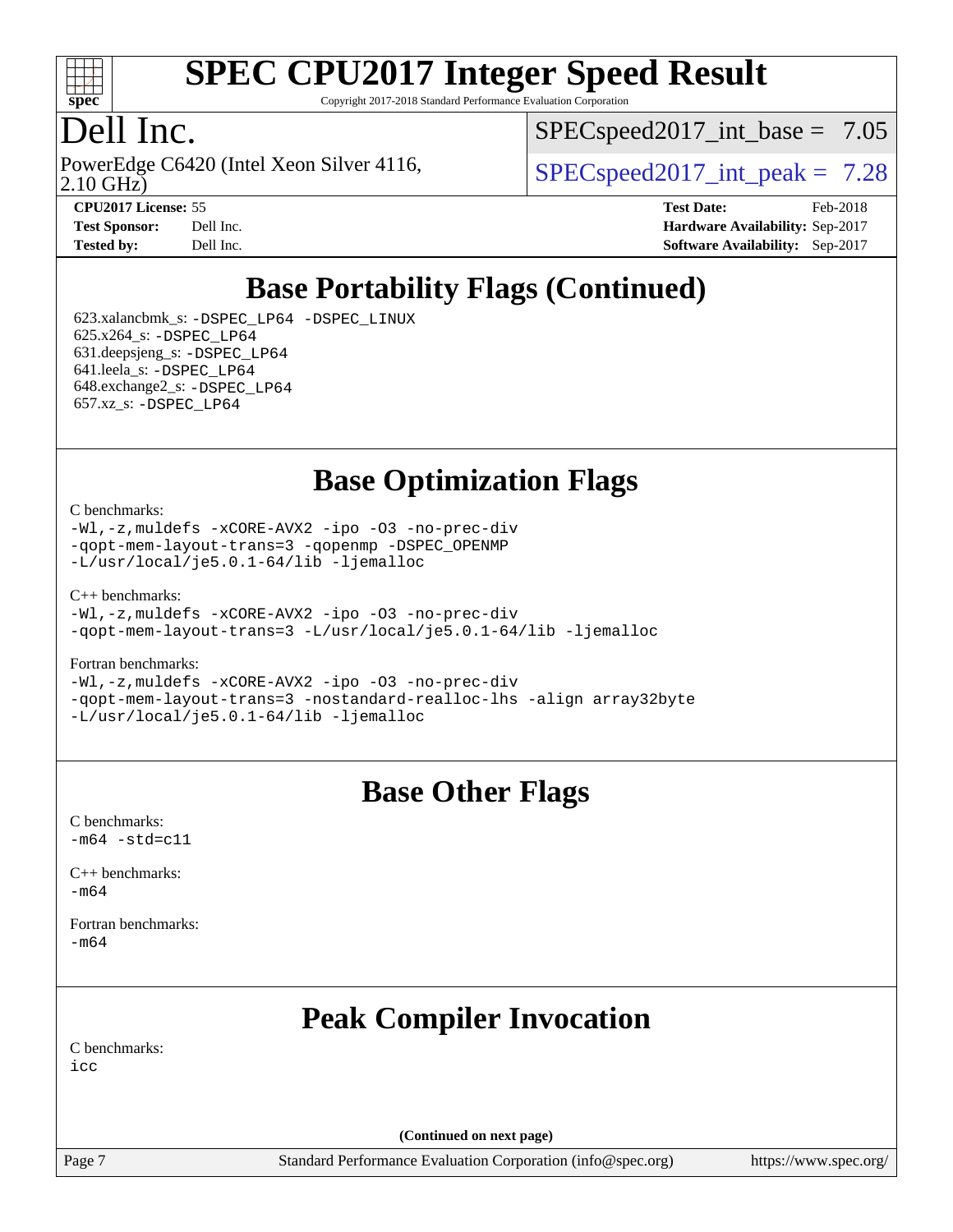

Copyright 2017-2018 Standard Performance Evaluation Corporation

## Dell Inc.

2.10 GHz) PowerEdge C6420 (Intel Xeon Silver 4116,  $\vert$  [SPECspeed2017\\_int\\_peak =](http://www.spec.org/auto/cpu2017/Docs/result-fields.html#SPECspeed2017intpeak) 7.28

 $SPECspeed2017\_int\_base = 7.05$ 

**[CPU2017 License:](http://www.spec.org/auto/cpu2017/Docs/result-fields.html#CPU2017License)** 55 **[Test Date:](http://www.spec.org/auto/cpu2017/Docs/result-fields.html#TestDate)** Feb-2018 **[Test Sponsor:](http://www.spec.org/auto/cpu2017/Docs/result-fields.html#TestSponsor)** Dell Inc. **[Hardware Availability:](http://www.spec.org/auto/cpu2017/Docs/result-fields.html#HardwareAvailability)** Sep-2017 **[Tested by:](http://www.spec.org/auto/cpu2017/Docs/result-fields.html#Testedby)** Dell Inc. **[Software Availability:](http://www.spec.org/auto/cpu2017/Docs/result-fields.html#SoftwareAvailability)** Sep-2017

## **[Peak Compiler Invocation \(Continued\)](http://www.spec.org/auto/cpu2017/Docs/result-fields.html#PeakCompilerInvocation)**

[C++ benchmarks:](http://www.spec.org/auto/cpu2017/Docs/result-fields.html#CXXbenchmarks) [icpc](http://www.spec.org/cpu2017/results/res2018q1/cpu2017-20180305-03817.flags.html#user_CXXpeak_intel_icpc_18.0_c510b6838c7f56d33e37e94d029a35b4a7bccf4766a728ee175e80a419847e808290a9b78be685c44ab727ea267ec2f070ec5dc83b407c0218cded6866a35d07)

[Fortran benchmarks](http://www.spec.org/auto/cpu2017/Docs/result-fields.html#Fortranbenchmarks): [ifort](http://www.spec.org/cpu2017/results/res2018q1/cpu2017-20180305-03817.flags.html#user_FCpeak_intel_ifort_18.0_8111460550e3ca792625aed983ce982f94888b8b503583aa7ba2b8303487b4d8a21a13e7191a45c5fd58ff318f48f9492884d4413fa793fd88dd292cad7027ca)

#### **[Peak Portability Flags](http://www.spec.org/auto/cpu2017/Docs/result-fields.html#PeakPortabilityFlags)**

 600.perlbench\_s: [-DSPEC\\_LP64](http://www.spec.org/cpu2017/results/res2018q1/cpu2017-20180305-03817.flags.html#b600.perlbench_s_peakPORTABILITY_DSPEC_LP64) [-DSPEC\\_LINUX\\_X64](http://www.spec.org/cpu2017/results/res2018q1/cpu2017-20180305-03817.flags.html#b600.perlbench_s_peakCPORTABILITY_DSPEC_LINUX_X64) 602.gcc\_s: [-DSPEC\\_LP64](http://www.spec.org/cpu2017/results/res2018q1/cpu2017-20180305-03817.flags.html#suite_peakPORTABILITY602_gcc_s_DSPEC_LP64) 605.mcf\_s: [-DSPEC\\_LP64](http://www.spec.org/cpu2017/results/res2018q1/cpu2017-20180305-03817.flags.html#suite_peakPORTABILITY605_mcf_s_DSPEC_LP64) 620.omnetpp\_s: [-DSPEC\\_LP64](http://www.spec.org/cpu2017/results/res2018q1/cpu2017-20180305-03817.flags.html#suite_peakPORTABILITY620_omnetpp_s_DSPEC_LP64) 623.xalancbmk\_s: [-D\\_FILE\\_OFFSET\\_BITS=64](http://www.spec.org/cpu2017/results/res2018q1/cpu2017-20180305-03817.flags.html#user_peakPORTABILITY623_xalancbmk_s_file_offset_bits_64_5ae949a99b284ddf4e95728d47cb0843d81b2eb0e18bdfe74bbf0f61d0b064f4bda2f10ea5eb90e1dcab0e84dbc592acfc5018bc955c18609f94ddb8d550002c) [-DSPEC\\_LINUX](http://www.spec.org/cpu2017/results/res2018q1/cpu2017-20180305-03817.flags.html#b623.xalancbmk_s_peakCXXPORTABILITY_DSPEC_LINUX) 625.x264\_s: [-DSPEC\\_LP64](http://www.spec.org/cpu2017/results/res2018q1/cpu2017-20180305-03817.flags.html#suite_peakPORTABILITY625_x264_s_DSPEC_LP64) 631.deepsjeng\_s: [-DSPEC\\_LP64](http://www.spec.org/cpu2017/results/res2018q1/cpu2017-20180305-03817.flags.html#suite_peakPORTABILITY631_deepsjeng_s_DSPEC_LP64) 641.leela\_s: [-DSPEC\\_LP64](http://www.spec.org/cpu2017/results/res2018q1/cpu2017-20180305-03817.flags.html#suite_peakPORTABILITY641_leela_s_DSPEC_LP64) 648.exchange2\_s: [-DSPEC\\_LP64](http://www.spec.org/cpu2017/results/res2018q1/cpu2017-20180305-03817.flags.html#suite_peakPORTABILITY648_exchange2_s_DSPEC_LP64) 657.xz\_s: [-DSPEC\\_LP64](http://www.spec.org/cpu2017/results/res2018q1/cpu2017-20180305-03817.flags.html#suite_peakPORTABILITY657_xz_s_DSPEC_LP64)

#### **[Peak Optimization Flags](http://www.spec.org/auto/cpu2017/Docs/result-fields.html#PeakOptimizationFlags)**

[C benchmarks](http://www.spec.org/auto/cpu2017/Docs/result-fields.html#Cbenchmarks):

600.perlbench\_s:  $-W1$ , -z, muldefs [-prof-gen](http://www.spec.org/cpu2017/results/res2018q1/cpu2017-20180305-03817.flags.html#user_peakPASS1_CFLAGSPASS1_LDFLAGS600_perlbench_s_prof_gen_5aa4926d6013ddb2a31985c654b3eb18169fc0c6952a63635c234f711e6e63dd76e94ad52365559451ec499a2cdb89e4dc58ba4c67ef54ca681ffbe1461d6b36)(pass 1) [-prof-use](http://www.spec.org/cpu2017/results/res2018q1/cpu2017-20180305-03817.flags.html#user_peakPASS2_CFLAGSPASS2_LDFLAGS600_perlbench_s_prof_use_1a21ceae95f36a2b53c25747139a6c16ca95bd9def2a207b4f0849963b97e94f5260e30a0c64f4bb623698870e679ca08317ef8150905d41bd88c6f78df73f19)(pass 2) -02 [-xCORE-AVX2](http://www.spec.org/cpu2017/results/res2018q1/cpu2017-20180305-03817.flags.html#user_peakPASS2_COPTIMIZE600_perlbench_s_f-xCORE-AVX2) [-qopt-mem-layout-trans=3](http://www.spec.org/cpu2017/results/res2018q1/cpu2017-20180305-03817.flags.html#user_peakPASS1_COPTIMIZEPASS2_COPTIMIZE600_perlbench_s_f-qopt-mem-layout-trans_de80db37974c74b1f0e20d883f0b675c88c3b01e9d123adea9b28688d64333345fb62bc4a798493513fdb68f60282f9a726aa07f478b2f7113531aecce732043) [-ipo](http://www.spec.org/cpu2017/results/res2018q1/cpu2017-20180305-03817.flags.html#user_peakPASS2_COPTIMIZE600_perlbench_s_f-ipo) [-O3](http://www.spec.org/cpu2017/results/res2018q1/cpu2017-20180305-03817.flags.html#user_peakPASS2_COPTIMIZE600_perlbench_s_f-O3) [-no-prec-div](http://www.spec.org/cpu2017/results/res2018q1/cpu2017-20180305-03817.flags.html#user_peakPASS2_COPTIMIZE600_perlbench_s_f-no-prec-div) [-DSPEC\\_SUPPRESS\\_OPENMP](http://www.spec.org/cpu2017/results/res2018q1/cpu2017-20180305-03817.flags.html#suite_peakPASS1_COPTIMIZE600_perlbench_s_DSPEC_SUPPRESS_OPENMP) [-qopenmp](http://www.spec.org/cpu2017/results/res2018q1/cpu2017-20180305-03817.flags.html#user_peakPASS2_COPTIMIZE600_perlbench_s_qopenmp_16be0c44f24f464004c6784a7acb94aca937f053568ce72f94b139a11c7c168634a55f6653758ddd83bcf7b8463e8028bb0b48b77bcddc6b78d5d95bb1df2967) [-DSPEC\\_OPENMP](http://www.spec.org/cpu2017/results/res2018q1/cpu2017-20180305-03817.flags.html#suite_peakPASS2_COPTIMIZE600_perlbench_s_DSPEC_OPENMP) [-fno-strict-overflow](http://www.spec.org/cpu2017/results/res2018q1/cpu2017-20180305-03817.flags.html#user_peakEXTRA_OPTIMIZE600_perlbench_s_f-fno-strict-overflow) [-L/usr/local/je5.0.1-64/lib](http://www.spec.org/cpu2017/results/res2018q1/cpu2017-20180305-03817.flags.html#user_peakEXTRA_LIBS600_perlbench_s_jemalloc_link_path64_4b10a636b7bce113509b17f3bd0d6226c5fb2346b9178c2d0232c14f04ab830f976640479e5c33dc2bcbbdad86ecfb6634cbbd4418746f06f368b512fced5394) [-ljemalloc](http://www.spec.org/cpu2017/results/res2018q1/cpu2017-20180305-03817.flags.html#user_peakEXTRA_LIBS600_perlbench_s_jemalloc_link_lib_d1249b907c500fa1c0672f44f562e3d0f79738ae9e3c4a9c376d49f265a04b9c99b167ecedbf6711b3085be911c67ff61f150a17b3472be731631ba4d0471706) 602.gcc\_s: [-Wl,-z,muldefs](http://www.spec.org/cpu2017/results/res2018q1/cpu2017-20180305-03817.flags.html#user_peakEXTRA_LDFLAGS602_gcc_s_link_force_multiple1_b4cbdb97b34bdee9ceefcfe54f4c8ea74255f0b02a4b23e853cdb0e18eb4525ac79b5a88067c842dd0ee6996c24547a27a4b99331201badda8798ef8a743f577) [-prof-gen](http://www.spec.org/cpu2017/results/res2018q1/cpu2017-20180305-03817.flags.html#user_peakPASS1_CFLAGSPASS1_LDFLAGS602_gcc_s_prof_gen_5aa4926d6013ddb2a31985c654b3eb18169fc0c6952a63635c234f711e6e63dd76e94ad52365559451ec499a2cdb89e4dc58ba4c67ef54ca681ffbe1461d6b36)(pass 1) [-prof-use](http://www.spec.org/cpu2017/results/res2018q1/cpu2017-20180305-03817.flags.html#user_peakPASS2_CFLAGSPASS2_LDFLAGS602_gcc_s_prof_use_1a21ceae95f36a2b53c25747139a6c16ca95bd9def2a207b4f0849963b97e94f5260e30a0c64f4bb623698870e679ca08317ef8150905d41bd88c6f78df73f19)(pass 2) [-O2](http://www.spec.org/cpu2017/results/res2018q1/cpu2017-20180305-03817.flags.html#user_peakPASS1_COPTIMIZE602_gcc_s_f-O2) [-xCORE-AVX2](http://www.spec.org/cpu2017/results/res2018q1/cpu2017-20180305-03817.flags.html#user_peakPASS2_COPTIMIZE602_gcc_s_f-xCORE-AVX2) [-qopt-mem-layout-trans=3](http://www.spec.org/cpu2017/results/res2018q1/cpu2017-20180305-03817.flags.html#user_peakPASS1_COPTIMIZEPASS2_COPTIMIZE602_gcc_s_f-qopt-mem-layout-trans_de80db37974c74b1f0e20d883f0b675c88c3b01e9d123adea9b28688d64333345fb62bc4a798493513fdb68f60282f9a726aa07f478b2f7113531aecce732043) [-ipo](http://www.spec.org/cpu2017/results/res2018q1/cpu2017-20180305-03817.flags.html#user_peakPASS2_COPTIMIZE602_gcc_s_f-ipo) [-O3](http://www.spec.org/cpu2017/results/res2018q1/cpu2017-20180305-03817.flags.html#user_peakPASS2_COPTIMIZE602_gcc_s_f-O3) [-no-prec-div](http://www.spec.org/cpu2017/results/res2018q1/cpu2017-20180305-03817.flags.html#user_peakPASS2_COPTIMIZE602_gcc_s_f-no-prec-div) [-DSPEC\\_SUPPRESS\\_OPENMP](http://www.spec.org/cpu2017/results/res2018q1/cpu2017-20180305-03817.flags.html#suite_peakPASS1_COPTIMIZE602_gcc_s_DSPEC_SUPPRESS_OPENMP) [-qopenmp](http://www.spec.org/cpu2017/results/res2018q1/cpu2017-20180305-03817.flags.html#user_peakPASS2_COPTIMIZE602_gcc_s_qopenmp_16be0c44f24f464004c6784a7acb94aca937f053568ce72f94b139a11c7c168634a55f6653758ddd83bcf7b8463e8028bb0b48b77bcddc6b78d5d95bb1df2967) [-DSPEC\\_OPENMP](http://www.spec.org/cpu2017/results/res2018q1/cpu2017-20180305-03817.flags.html#suite_peakPASS2_COPTIMIZE602_gcc_s_DSPEC_OPENMP) [-L/usr/local/je5.0.1-64/lib](http://www.spec.org/cpu2017/results/res2018q1/cpu2017-20180305-03817.flags.html#user_peakEXTRA_LIBS602_gcc_s_jemalloc_link_path64_4b10a636b7bce113509b17f3bd0d6226c5fb2346b9178c2d0232c14f04ab830f976640479e5c33dc2bcbbdad86ecfb6634cbbd4418746f06f368b512fced5394) [-ljemalloc](http://www.spec.org/cpu2017/results/res2018q1/cpu2017-20180305-03817.flags.html#user_peakEXTRA_LIBS602_gcc_s_jemalloc_link_lib_d1249b907c500fa1c0672f44f562e3d0f79738ae9e3c4a9c376d49f265a04b9c99b167ecedbf6711b3085be911c67ff61f150a17b3472be731631ba4d0471706) 605.mcf\_s: [-Wl,-z,muldefs](http://www.spec.org/cpu2017/results/res2018q1/cpu2017-20180305-03817.flags.html#user_peakEXTRA_LDFLAGS605_mcf_s_link_force_multiple1_b4cbdb97b34bdee9ceefcfe54f4c8ea74255f0b02a4b23e853cdb0e18eb4525ac79b5a88067c842dd0ee6996c24547a27a4b99331201badda8798ef8a743f577) [-prof-gen](http://www.spec.org/cpu2017/results/res2018q1/cpu2017-20180305-03817.flags.html#user_peakPASS1_CFLAGSPASS1_LDFLAGS605_mcf_s_prof_gen_5aa4926d6013ddb2a31985c654b3eb18169fc0c6952a63635c234f711e6e63dd76e94ad52365559451ec499a2cdb89e4dc58ba4c67ef54ca681ffbe1461d6b36)(pass 1) [-prof-use](http://www.spec.org/cpu2017/results/res2018q1/cpu2017-20180305-03817.flags.html#user_peakPASS2_CFLAGSPASS2_LDFLAGS605_mcf_s_prof_use_1a21ceae95f36a2b53c25747139a6c16ca95bd9def2a207b4f0849963b97e94f5260e30a0c64f4bb623698870e679ca08317ef8150905d41bd88c6f78df73f19)(pass 2) [-ipo](http://www.spec.org/cpu2017/results/res2018q1/cpu2017-20180305-03817.flags.html#user_peakPASS1_COPTIMIZEPASS2_COPTIMIZE605_mcf_s_f-ipo) [-xCORE-AVX2](http://www.spec.org/cpu2017/results/res2018q1/cpu2017-20180305-03817.flags.html#user_peakPASS2_COPTIMIZE605_mcf_s_f-xCORE-AVX2) [-O3](http://www.spec.org/cpu2017/results/res2018q1/cpu2017-20180305-03817.flags.html#user_peakPASS1_COPTIMIZEPASS2_COPTIMIZE605_mcf_s_f-O3) [-no-prec-div](http://www.spec.org/cpu2017/results/res2018q1/cpu2017-20180305-03817.flags.html#user_peakPASS1_COPTIMIZEPASS2_COPTIMIZE605_mcf_s_f-no-prec-div) [-qopt-mem-layout-trans=3](http://www.spec.org/cpu2017/results/res2018q1/cpu2017-20180305-03817.flags.html#user_peakPASS1_COPTIMIZEPASS2_COPTIMIZE605_mcf_s_f-qopt-mem-layout-trans_de80db37974c74b1f0e20d883f0b675c88c3b01e9d123adea9b28688d64333345fb62bc4a798493513fdb68f60282f9a726aa07f478b2f7113531aecce732043) [-DSPEC\\_SUPPRESS\\_OPENMP](http://www.spec.org/cpu2017/results/res2018q1/cpu2017-20180305-03817.flags.html#suite_peakPASS1_COPTIMIZE605_mcf_s_DSPEC_SUPPRESS_OPENMP) [-qopenmp](http://www.spec.org/cpu2017/results/res2018q1/cpu2017-20180305-03817.flags.html#user_peakPASS2_COPTIMIZE605_mcf_s_qopenmp_16be0c44f24f464004c6784a7acb94aca937f053568ce72f94b139a11c7c168634a55f6653758ddd83bcf7b8463e8028bb0b48b77bcddc6b78d5d95bb1df2967) [-DSPEC\\_OPENMP](http://www.spec.org/cpu2017/results/res2018q1/cpu2017-20180305-03817.flags.html#suite_peakPASS2_COPTIMIZE605_mcf_s_DSPEC_OPENMP) [-L/usr/local/je5.0.1-64/lib](http://www.spec.org/cpu2017/results/res2018q1/cpu2017-20180305-03817.flags.html#user_peakEXTRA_LIBS605_mcf_s_jemalloc_link_path64_4b10a636b7bce113509b17f3bd0d6226c5fb2346b9178c2d0232c14f04ab830f976640479e5c33dc2bcbbdad86ecfb6634cbbd4418746f06f368b512fced5394) [-ljemalloc](http://www.spec.org/cpu2017/results/res2018q1/cpu2017-20180305-03817.flags.html#user_peakEXTRA_LIBS605_mcf_s_jemalloc_link_lib_d1249b907c500fa1c0672f44f562e3d0f79738ae9e3c4a9c376d49f265a04b9c99b167ecedbf6711b3085be911c67ff61f150a17b3472be731631ba4d0471706) 625.x264\_s: [-Wl,-z,muldefs](http://www.spec.org/cpu2017/results/res2018q1/cpu2017-20180305-03817.flags.html#user_peakEXTRA_LDFLAGS625_x264_s_link_force_multiple1_b4cbdb97b34bdee9ceefcfe54f4c8ea74255f0b02a4b23e853cdb0e18eb4525ac79b5a88067c842dd0ee6996c24547a27a4b99331201badda8798ef8a743f577) [-xCORE-AVX2](http://www.spec.org/cpu2017/results/res2018q1/cpu2017-20180305-03817.flags.html#user_peakCOPTIMIZE625_x264_s_f-xCORE-AVX2) [-ipo](http://www.spec.org/cpu2017/results/res2018q1/cpu2017-20180305-03817.flags.html#user_peakCOPTIMIZE625_x264_s_f-ipo) [-O3](http://www.spec.org/cpu2017/results/res2018q1/cpu2017-20180305-03817.flags.html#user_peakCOPTIMIZE625_x264_s_f-O3) [-no-prec-div](http://www.spec.org/cpu2017/results/res2018q1/cpu2017-20180305-03817.flags.html#user_peakCOPTIMIZE625_x264_s_f-no-prec-div) [-qopt-mem-layout-trans=3](http://www.spec.org/cpu2017/results/res2018q1/cpu2017-20180305-03817.flags.html#user_peakCOPTIMIZE625_x264_s_f-qopt-mem-layout-trans_de80db37974c74b1f0e20d883f0b675c88c3b01e9d123adea9b28688d64333345fb62bc4a798493513fdb68f60282f9a726aa07f478b2f7113531aecce732043) [-qopenmp](http://www.spec.org/cpu2017/results/res2018q1/cpu2017-20180305-03817.flags.html#user_peakCOPTIMIZE625_x264_s_qopenmp_16be0c44f24f464004c6784a7acb94aca937f053568ce72f94b139a11c7c168634a55f6653758ddd83bcf7b8463e8028bb0b48b77bcddc6b78d5d95bb1df2967) [-DSPEC\\_OPENMP](http://www.spec.org/cpu2017/results/res2018q1/cpu2017-20180305-03817.flags.html#suite_peakCOPTIMIZE625_x264_s_DSPEC_OPENMP) [-L/usr/local/je5.0.1-64/lib](http://www.spec.org/cpu2017/results/res2018q1/cpu2017-20180305-03817.flags.html#user_peakEXTRA_LIBS625_x264_s_jemalloc_link_path64_4b10a636b7bce113509b17f3bd0d6226c5fb2346b9178c2d0232c14f04ab830f976640479e5c33dc2bcbbdad86ecfb6634cbbd4418746f06f368b512fced5394) [-ljemalloc](http://www.spec.org/cpu2017/results/res2018q1/cpu2017-20180305-03817.flags.html#user_peakEXTRA_LIBS625_x264_s_jemalloc_link_lib_d1249b907c500fa1c0672f44f562e3d0f79738ae9e3c4a9c376d49f265a04b9c99b167ecedbf6711b3085be911c67ff61f150a17b3472be731631ba4d0471706)

**(Continued on next page)**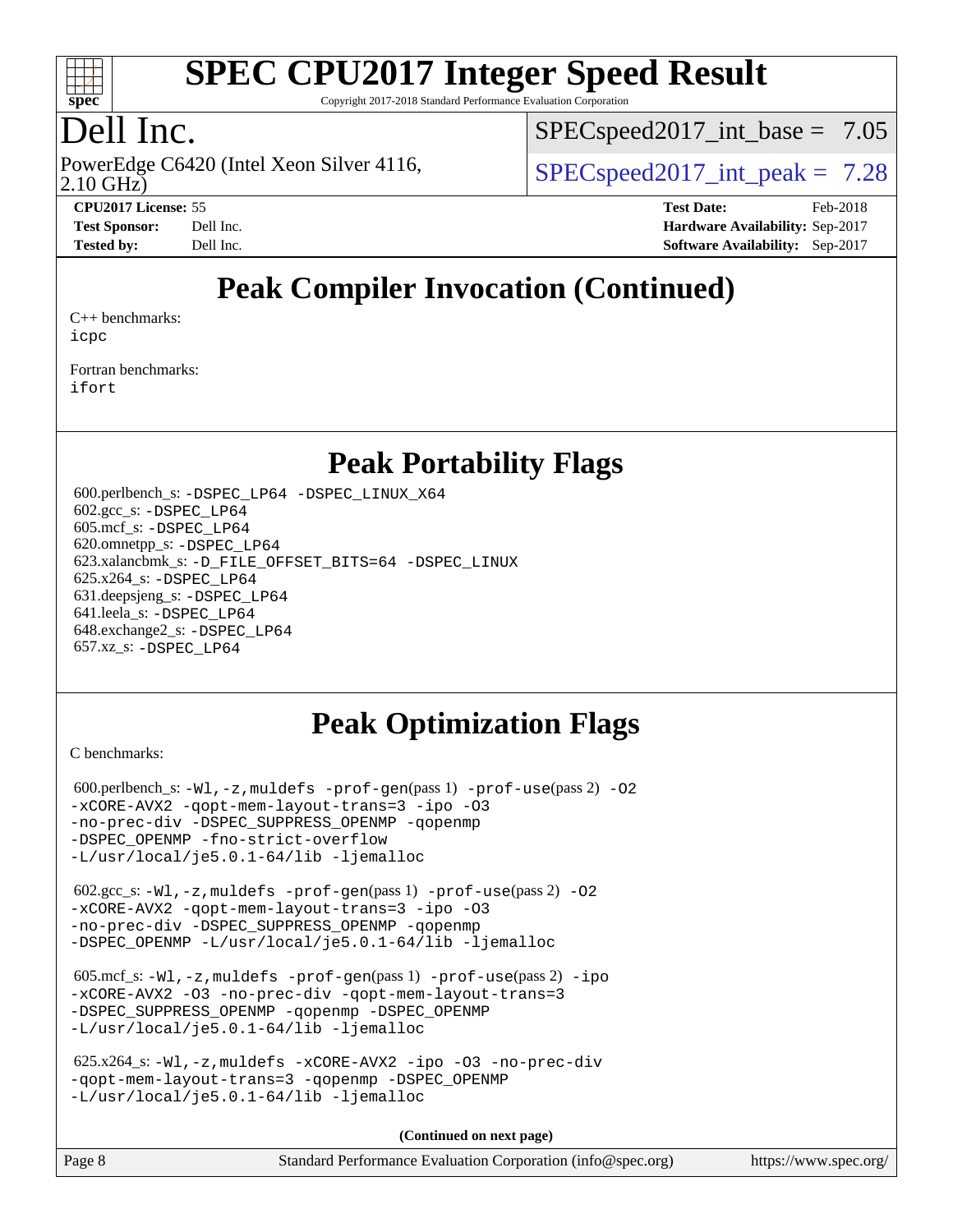

Copyright 2017-2018 Standard Performance Evaluation Corporation

### Dell Inc.

2.10 GHz) PowerEdge C6420 (Intel Xeon Silver 4116,  $\vert$  [SPECspeed2017\\_int\\_peak =](http://www.spec.org/auto/cpu2017/Docs/result-fields.html#SPECspeed2017intpeak) 7.28

 $SPECspeed2017\_int\_base = 7.05$ 

| <b>Test Sponsor:</b> | Dell Inc. |
|----------------------|-----------|
| <b>Tested by:</b>    | Dell Inc. |

**[CPU2017 License:](http://www.spec.org/auto/cpu2017/Docs/result-fields.html#CPU2017License)** 55 **[Test Date:](http://www.spec.org/auto/cpu2017/Docs/result-fields.html#TestDate)** Feb-2018 **[Hardware Availability:](http://www.spec.org/auto/cpu2017/Docs/result-fields.html#HardwareAvailability)** Sep-2017 **[Software Availability:](http://www.spec.org/auto/cpu2017/Docs/result-fields.html#SoftwareAvailability)** Sep-2017

## **[Peak Optimization Flags \(Continued\)](http://www.spec.org/auto/cpu2017/Docs/result-fields.html#PeakOptimizationFlags)**

657.xz\_s: Same as 602.gcc\_s

[C++ benchmarks:](http://www.spec.org/auto/cpu2017/Docs/result-fields.html#CXXbenchmarks)

620.omnetpp\_s:  $-W1$ ,  $-z$ , muldefs  $-prof-qen(pass 1)$   $-prof-use(pass 2) -ipo$  $-prof-use(pass 2) -ipo$  $-prof-use(pass 2) -ipo$ [-xCORE-AVX2](http://www.spec.org/cpu2017/results/res2018q1/cpu2017-20180305-03817.flags.html#user_peakPASS2_CXXOPTIMIZE620_omnetpp_s_f-xCORE-AVX2) [-O3](http://www.spec.org/cpu2017/results/res2018q1/cpu2017-20180305-03817.flags.html#user_peakPASS1_CXXOPTIMIZEPASS2_CXXOPTIMIZE620_omnetpp_s_f-O3) [-no-prec-div](http://www.spec.org/cpu2017/results/res2018q1/cpu2017-20180305-03817.flags.html#user_peakPASS1_CXXOPTIMIZEPASS2_CXXOPTIMIZE620_omnetpp_s_f-no-prec-div) [-qopt-mem-layout-trans=3](http://www.spec.org/cpu2017/results/res2018q1/cpu2017-20180305-03817.flags.html#user_peakPASS1_CXXOPTIMIZEPASS2_CXXOPTIMIZE620_omnetpp_s_f-qopt-mem-layout-trans_de80db37974c74b1f0e20d883f0b675c88c3b01e9d123adea9b28688d64333345fb62bc4a798493513fdb68f60282f9a726aa07f478b2f7113531aecce732043) [-DSPEC\\_SUPPRESS\\_OPENMP](http://www.spec.org/cpu2017/results/res2018q1/cpu2017-20180305-03817.flags.html#suite_peakPASS1_CXXOPTIMIZE620_omnetpp_s_DSPEC_SUPPRESS_OPENMP) [-qopenmp](http://www.spec.org/cpu2017/results/res2018q1/cpu2017-20180305-03817.flags.html#user_peakPASS2_CXXOPTIMIZE620_omnetpp_s_qopenmp_16be0c44f24f464004c6784a7acb94aca937f053568ce72f94b139a11c7c168634a55f6653758ddd83bcf7b8463e8028bb0b48b77bcddc6b78d5d95bb1df2967) [-DSPEC\\_OPENMP](http://www.spec.org/cpu2017/results/res2018q1/cpu2017-20180305-03817.flags.html#suite_peakPASS2_CXXOPTIMIZE620_omnetpp_s_DSPEC_OPENMP) [-L/usr/local/je5.0.1-64/lib](http://www.spec.org/cpu2017/results/res2018q1/cpu2017-20180305-03817.flags.html#user_peakEXTRA_LIBS620_omnetpp_s_jemalloc_link_path64_4b10a636b7bce113509b17f3bd0d6226c5fb2346b9178c2d0232c14f04ab830f976640479e5c33dc2bcbbdad86ecfb6634cbbd4418746f06f368b512fced5394) [-ljemalloc](http://www.spec.org/cpu2017/results/res2018q1/cpu2017-20180305-03817.flags.html#user_peakEXTRA_LIBS620_omnetpp_s_jemalloc_link_lib_d1249b907c500fa1c0672f44f562e3d0f79738ae9e3c4a9c376d49f265a04b9c99b167ecedbf6711b3085be911c67ff61f150a17b3472be731631ba4d0471706)

 623.xalancbmk\_s: [-L/opt/intel/compilers\\_and\\_libraries\\_2018/linux/lib/ia32](http://www.spec.org/cpu2017/results/res2018q1/cpu2017-20180305-03817.flags.html#user_peakCXXLD623_xalancbmk_s_Enable-32bit-runtime_af243bdb1d79e4c7a4f720bf8275e627de2ecd461de63307bc14cef0633fde3cd7bb2facb32dcc8be9566045fb55d40ce2b72b725f73827aa7833441b71b9343) [-Wl,-z,muldefs](http://www.spec.org/cpu2017/results/res2018q1/cpu2017-20180305-03817.flags.html#user_peakEXTRA_LDFLAGS623_xalancbmk_s_link_force_multiple1_b4cbdb97b34bdee9ceefcfe54f4c8ea74255f0b02a4b23e853cdb0e18eb4525ac79b5a88067c842dd0ee6996c24547a27a4b99331201badda8798ef8a743f577) [-prof-gen](http://www.spec.org/cpu2017/results/res2018q1/cpu2017-20180305-03817.flags.html#user_peakPASS1_CXXFLAGSPASS1_LDFLAGS623_xalancbmk_s_prof_gen_5aa4926d6013ddb2a31985c654b3eb18169fc0c6952a63635c234f711e6e63dd76e94ad52365559451ec499a2cdb89e4dc58ba4c67ef54ca681ffbe1461d6b36)(pass 1) [-prof-use](http://www.spec.org/cpu2017/results/res2018q1/cpu2017-20180305-03817.flags.html#user_peakPASS2_CXXFLAGSPASS2_LDFLAGS623_xalancbmk_s_prof_use_1a21ceae95f36a2b53c25747139a6c16ca95bd9def2a207b4f0849963b97e94f5260e30a0c64f4bb623698870e679ca08317ef8150905d41bd88c6f78df73f19)(pass 2) [-ipo](http://www.spec.org/cpu2017/results/res2018q1/cpu2017-20180305-03817.flags.html#user_peakPASS1_CXXOPTIMIZEPASS2_CXXOPTIMIZE623_xalancbmk_s_f-ipo) [-xCORE-AVX2](http://www.spec.org/cpu2017/results/res2018q1/cpu2017-20180305-03817.flags.html#user_peakPASS2_CXXOPTIMIZE623_xalancbmk_s_f-xCORE-AVX2) [-O3](http://www.spec.org/cpu2017/results/res2018q1/cpu2017-20180305-03817.flags.html#user_peakPASS1_CXXOPTIMIZEPASS2_CXXOPTIMIZE623_xalancbmk_s_f-O3) [-no-prec-div](http://www.spec.org/cpu2017/results/res2018q1/cpu2017-20180305-03817.flags.html#user_peakPASS1_CXXOPTIMIZEPASS2_CXXOPTIMIZE623_xalancbmk_s_f-no-prec-div) [-qopt-mem-layout-trans=3](http://www.spec.org/cpu2017/results/res2018q1/cpu2017-20180305-03817.flags.html#user_peakPASS1_CXXOPTIMIZEPASS2_CXXOPTIMIZE623_xalancbmk_s_f-qopt-mem-layout-trans_de80db37974c74b1f0e20d883f0b675c88c3b01e9d123adea9b28688d64333345fb62bc4a798493513fdb68f60282f9a726aa07f478b2f7113531aecce732043) [-DSPEC\\_SUPPRESS\\_OPENMP](http://www.spec.org/cpu2017/results/res2018q1/cpu2017-20180305-03817.flags.html#suite_peakPASS1_CXXOPTIMIZE623_xalancbmk_s_DSPEC_SUPPRESS_OPENMP) [-qopenmp](http://www.spec.org/cpu2017/results/res2018q1/cpu2017-20180305-03817.flags.html#user_peakPASS2_CXXOPTIMIZE623_xalancbmk_s_qopenmp_16be0c44f24f464004c6784a7acb94aca937f053568ce72f94b139a11c7c168634a55f6653758ddd83bcf7b8463e8028bb0b48b77bcddc6b78d5d95bb1df2967) [-DSPEC\\_OPENMP](http://www.spec.org/cpu2017/results/res2018q1/cpu2017-20180305-03817.flags.html#suite_peakPASS2_CXXOPTIMIZE623_xalancbmk_s_DSPEC_OPENMP) [-L/usr/local/je5.0.1-32/lib](http://www.spec.org/cpu2017/results/res2018q1/cpu2017-20180305-03817.flags.html#user_peakEXTRA_LIBS623_xalancbmk_s_jemalloc_link_path32_e29f22e8e6c17053bbc6a0971f5a9c01a601a06bb1a59df2084b77a2fe0a2995b64fd4256feaeea39eeba3aae142e96e2b2b0a28974019c0c0c88139a84f900a) [-ljemalloc](http://www.spec.org/cpu2017/results/res2018q1/cpu2017-20180305-03817.flags.html#user_peakEXTRA_LIBS623_xalancbmk_s_jemalloc_link_lib_d1249b907c500fa1c0672f44f562e3d0f79738ae9e3c4a9c376d49f265a04b9c99b167ecedbf6711b3085be911c67ff61f150a17b3472be731631ba4d0471706)

631.deepsjeng\_s: Same as 620.omnetpp\_s

641.leela\_s: Same as 620.omnetpp\_s

#### [Fortran benchmarks](http://www.spec.org/auto/cpu2017/Docs/result-fields.html#Fortranbenchmarks):

[-Wl,-z,muldefs](http://www.spec.org/cpu2017/results/res2018q1/cpu2017-20180305-03817.flags.html#user_FCpeak_link_force_multiple1_b4cbdb97b34bdee9ceefcfe54f4c8ea74255f0b02a4b23e853cdb0e18eb4525ac79b5a88067c842dd0ee6996c24547a27a4b99331201badda8798ef8a743f577) [-xCORE-AVX2](http://www.spec.org/cpu2017/results/res2018q1/cpu2017-20180305-03817.flags.html#user_FCpeak_f-xCORE-AVX2) [-ipo](http://www.spec.org/cpu2017/results/res2018q1/cpu2017-20180305-03817.flags.html#user_FCpeak_f-ipo) [-O3](http://www.spec.org/cpu2017/results/res2018q1/cpu2017-20180305-03817.flags.html#user_FCpeak_f-O3) [-no-prec-div](http://www.spec.org/cpu2017/results/res2018q1/cpu2017-20180305-03817.flags.html#user_FCpeak_f-no-prec-div) [-qopt-mem-layout-trans=3](http://www.spec.org/cpu2017/results/res2018q1/cpu2017-20180305-03817.flags.html#user_FCpeak_f-qopt-mem-layout-trans_de80db37974c74b1f0e20d883f0b675c88c3b01e9d123adea9b28688d64333345fb62bc4a798493513fdb68f60282f9a726aa07f478b2f7113531aecce732043) [-nostandard-realloc-lhs](http://www.spec.org/cpu2017/results/res2018q1/cpu2017-20180305-03817.flags.html#user_FCpeak_f_2003_std_realloc_82b4557e90729c0f113870c07e44d33d6f5a304b4f63d4c15d2d0f1fab99f5daaed73bdb9275d9ae411527f28b936061aa8b9c8f2d63842963b95c9dd6426b8a) [-align array32byte](http://www.spec.org/cpu2017/results/res2018q1/cpu2017-20180305-03817.flags.html#user_FCpeak_align_array32byte_b982fe038af199962ba9a80c053b8342c548c85b40b8e86eb3cc33dee0d7986a4af373ac2d51c3f7cf710a18d62fdce2948f201cd044323541f22fc0fffc51b6) [-L/usr/local/je5.0.1-64/lib](http://www.spec.org/cpu2017/results/res2018q1/cpu2017-20180305-03817.flags.html#user_FCpeak_jemalloc_link_path64_4b10a636b7bce113509b17f3bd0d6226c5fb2346b9178c2d0232c14f04ab830f976640479e5c33dc2bcbbdad86ecfb6634cbbd4418746f06f368b512fced5394) [-ljemalloc](http://www.spec.org/cpu2017/results/res2018q1/cpu2017-20180305-03817.flags.html#user_FCpeak_jemalloc_link_lib_d1249b907c500fa1c0672f44f562e3d0f79738ae9e3c4a9c376d49f265a04b9c99b167ecedbf6711b3085be911c67ff61f150a17b3472be731631ba4d0471706)

#### **[Peak Other Flags](http://www.spec.org/auto/cpu2017/Docs/result-fields.html#PeakOtherFlags)**

[C benchmarks](http://www.spec.org/auto/cpu2017/Docs/result-fields.html#Cbenchmarks):  $-m64 - std= c11$  $-m64 - std= c11$ [C++ benchmarks \(except as noted below\):](http://www.spec.org/auto/cpu2017/Docs/result-fields.html#CXXbenchmarksexceptasnotedbelow) [-m64](http://www.spec.org/cpu2017/results/res2018q1/cpu2017-20180305-03817.flags.html#user_CXXpeak_intel_intel64_18.0_af43caccfc8ded86e7699f2159af6efc7655f51387b94da716254467f3c01020a5059329e2569e4053f409e7c9202a7efc638f7a6d1ffb3f52dea4a3e31d82ab) 623.xalancbmk\_s: [-m32](http://www.spec.org/cpu2017/results/res2018q1/cpu2017-20180305-03817.flags.html#user_peakCXXLD623_xalancbmk_s_intel_ia32_18.0_2666f1173eb60787016b673bfe1358e27016ef7649ea4884b7bc6187fd89dc221d14632e22638cde1c647a518de97358ab15d4ad098ee4e19a8b28d0c25e14bf) [Fortran benchmarks](http://www.spec.org/auto/cpu2017/Docs/result-fields.html#Fortranbenchmarks): [-m64](http://www.spec.org/cpu2017/results/res2018q1/cpu2017-20180305-03817.flags.html#user_FCpeak_intel_intel64_18.0_af43caccfc8ded86e7699f2159af6efc7655f51387b94da716254467f3c01020a5059329e2569e4053f409e7c9202a7efc638f7a6d1ffb3f52dea4a3e31d82ab) The flags files that were used to format this result can be browsed at <http://www.spec.org/cpu2017/flags/Intel-ic18.0-official-linux64.2017-10-19.html> <http://www.spec.org/cpu2017/flags/Dell-Platform-Flags-PowerEdge14G-revC.html>